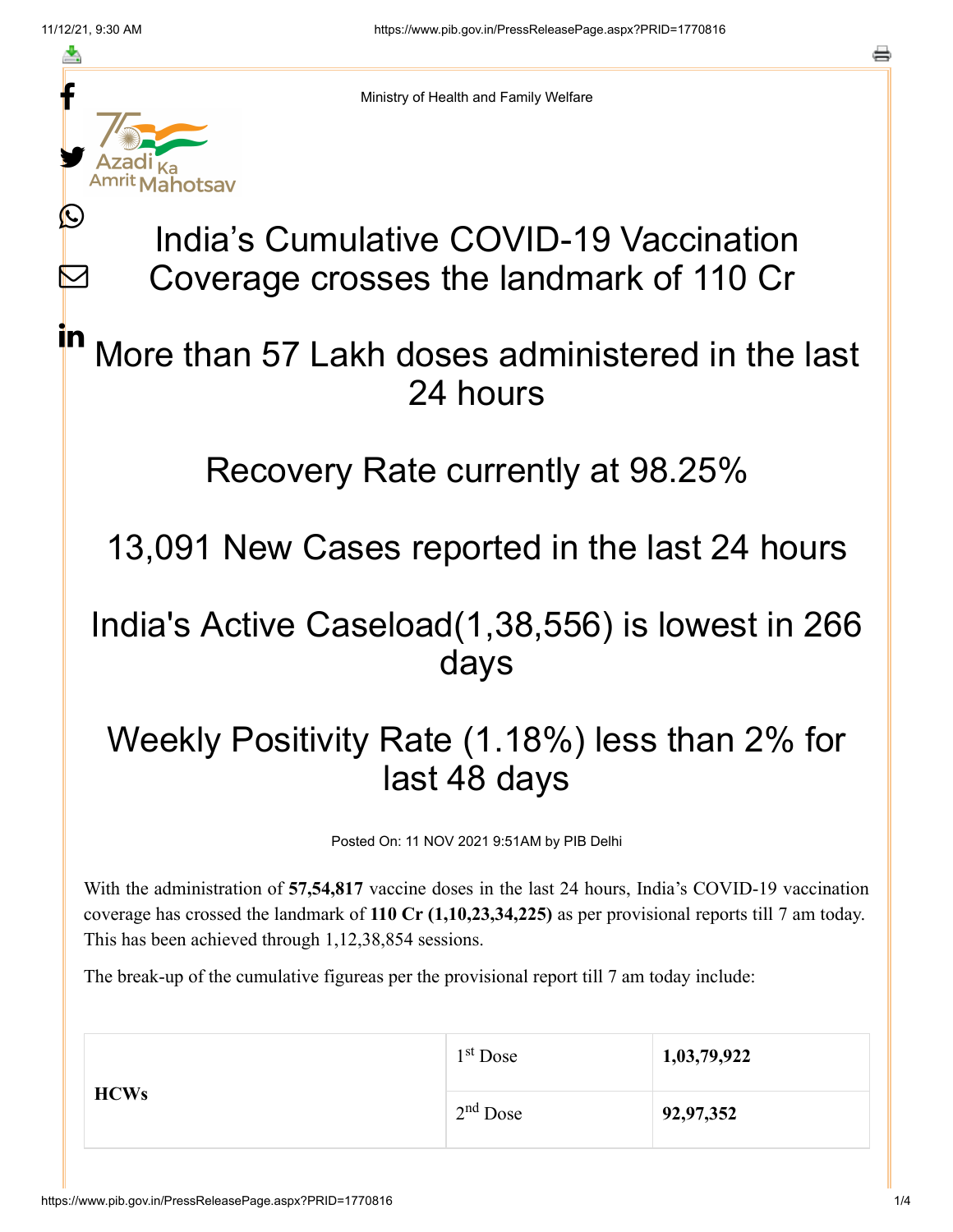| f                                |                       | 1 <sup>st</sup> Dose | 1,83,73,373     |
|----------------------------------|-----------------------|----------------------|-----------------|
| <b>FLWs</b><br>$\bm{\mathbb{O}}$ | $2nd$ Dose            | 1,61,02,356          |                 |
|                                  |                       | $1st$ Dose           | 42,81,52,713    |
|                                  | Age Group 18-44 years | $2nd$ Dose           | 16,02,59,021    |
|                                  |                       | $1st$ Dose           | 17,72,47,072    |
| in                               | Age Group 45-59 years | $2nd$ Dose           | 10,18,78,442    |
|                                  |                       | $1st$ Dose           | 11, 11, 04, 883 |
|                                  | Over 60 years         | $2nd$ Dose           | 6,95,39,091     |
|                                  | <b>Total</b>          |                      | 1,10,23,34,225  |

The recovery of **13,878** patients in the last 24 hours has increased the cumulative tally of recovered patients (since the beginning of the pandemic) to **3,38,00,925.**

Consequently, India's recovery rate stands at **98.25%**.



Sustained and collaborative efforts by the Centre and the States/UTs continue the trend of less than 50,000 Daily New Cases that is being reported for 137 consecutive days now.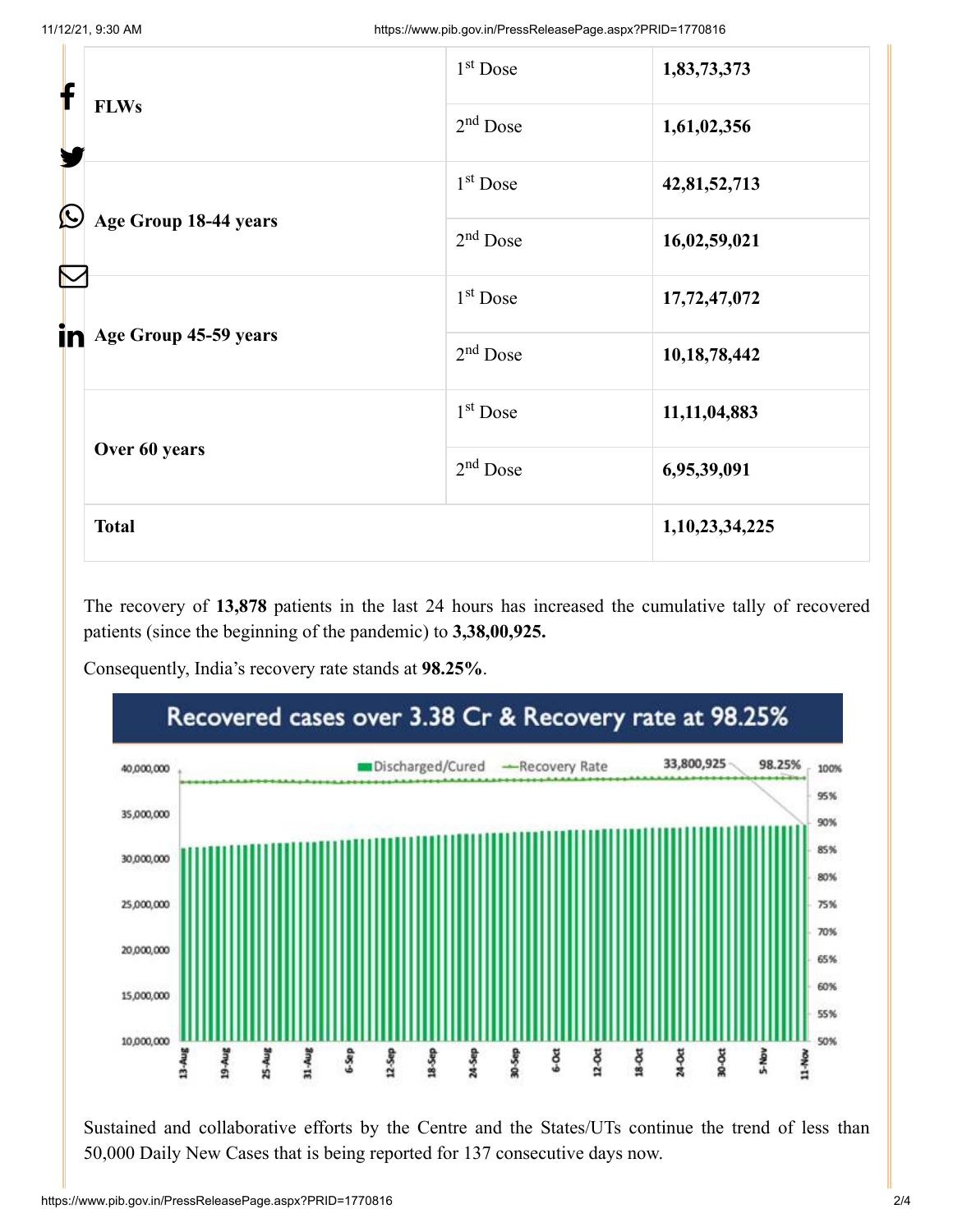**13,091 new cases** were reported in the last 24 hours.



The Active Caseload is presently at **1,38,556 is lowest in 266 days.** Active cases presently constitute **0.40%** of the country's total Positive Cases, which **is lowest since March 2020.**



The testing capacity across the country continues to be expanded. The last 24 hours saw a total of

11,89,470tests being conducted. India has so far conducted over **61.99 Cr (61,99,02,064**) cumulative tests.

While testing capacity has been enhanced across the country, **Weekly Positivity Rate at 1.18% remains less than 2% for the last 48 days now.** The **Daily Positivity rate reported to be1.10%.** The daily Positivity rate has remained below 2% for last 38 days and below 3% for 73 consecutive days now.